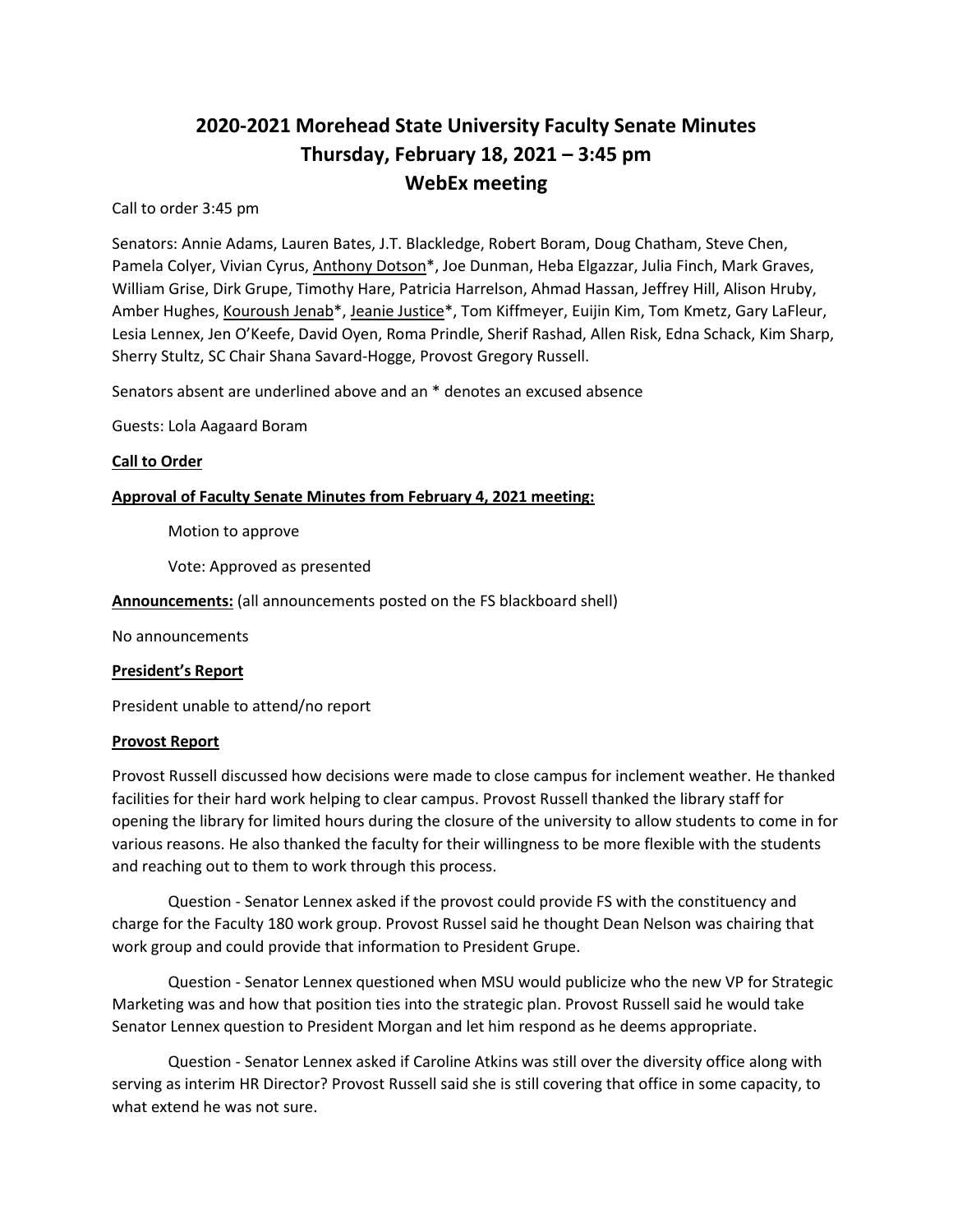Question - Senator Lennex questioned when FS would hear about the VP of Marketing and who may be filling in for the diversity office. Provost Russell said he would make President Morgan aware of her requests.

Question - Senator Lennex asked about the website for MSU Eagle Athletics. The website says it is powered by CBS sports. Are we renting the website from them? Provost Russell said he did not know the answer to this. He will talk with Russ Mast and provide answers to President Grupe.

Question - Senator Sharp wanted to know why faculty were just finding out that revisions needed to be done to the curriculum map and why the due date was March 15, when mid-terms are due? Provost Russell said he could not answer why faculty were just notified about curriculum map revisions. He will ask the associate provost about the March 15 deadline date and see if that date could be pushed out. A significant reason why March 15 may have been chosen was to have the curriculum maps accurate for SOAR sessions in April.

President Grupe said he and Senator Finch had met with the provost to discuss the FYS committee. He asked if the committee description had gone to President Morgan. Provost Russell said he would need to meet with President Grupe on this tomorrow.

Question - President Grupe wanted to know if there had been any progress made on the question of librarians being listed in HR as faculty. Provost Russell said he had met with Dean Gregory and was very willing to listen to that possibility. Dean Gregory will meet with the librarians and bring something forward to the provost to begin discussions.

#### **Faculty Regents Report – Senator Adams**

TRS Concerns – Faculty felt they did not receive timely TRS information. Senator Adams said we need to quarry about the best way to secure accurate information.

Work Session and BOR Meeting – The work session schedule for February 25 has been cancelled. The next BOR meeting is March 25.

OVC – Jacksonville State and EKU are leaving the OVC. Senator Adams asked President Morgan if this would hurt MSU financially and was told this would not have an adverse effect on MSU.

Stimulus Funding – Senator Adams informed FS that the university will receive 8-8.1 million dollars in stimulus funding. These funds are not recurring. Anytime there is a major budget change there needs to be a budget amendment. Senator Adams provided FS with the general usage guidelines. President Morgan asked that the BOR notify him of any objections to the general usage.

Senator Lennex had the following questions regarding Marketing/MSU website:

- 1. Of the 540 k in stimulus money, how will that be split up between recruitment and marketing?
- 2. What does new website mean, an overhaul of our current website or a new company with new software and structure?
- 3. Will MSU purchase a server and who will maintain it or will we be outsourcing?
- 4. Will the new website serve some specific function?

Senator Adams said she would forward Senator Lennex questions to the BOR.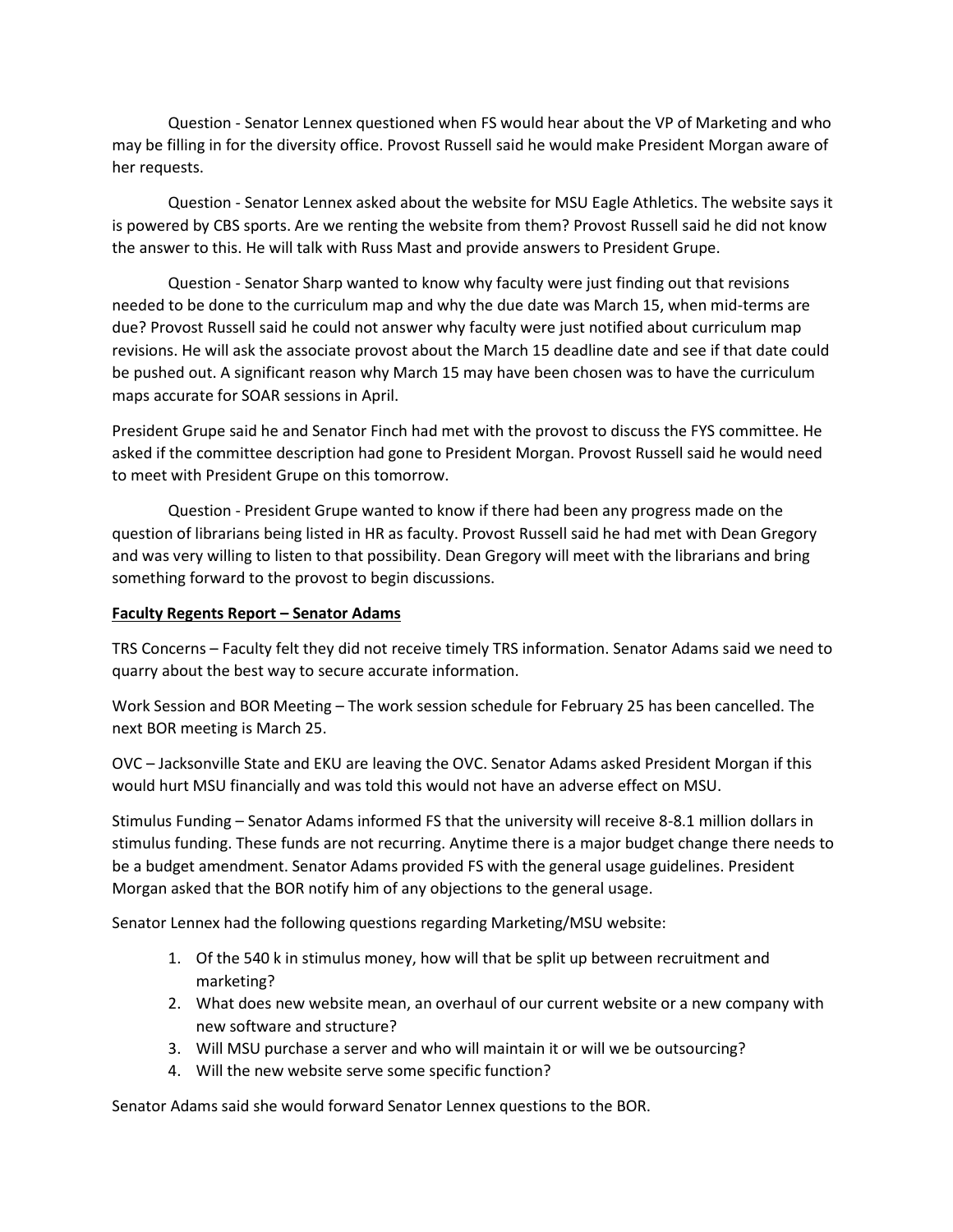Senator Lennex would like to formally request that we continue WebEx access to the BOR meetings. This is subject to Sunshine Law and should be open and available to everyone.

## **Executive Council – President Grupe**

Faculty 180 – President Grupe has not heard back on this and will contact Dean Nelson.

Resolution on Delay of Tenure – President Grupe has received this back from President Morgan with a request to add a deadline date. Deadline date of September 1, has been added. President Grupe will sign this so it can be forwarded to the BOR for their next meeting.

Resolutions on Student Evaluations – President Grupe will have more discussions with Provost Russell on how student evaluations are being used and address the issue of inequities.

Resolution on Teaching Modalities – Received back from the provost with a comment to add that faculty need chair or dean approval. President Grupe will sign and send the resolution back to the provost to have him forward to President Morgan.

A request was received from President Morgan for the EC of FS to forward him a list of faculty who could serve on ad hoc committees. EC of FS refused to do this because it should go through governance if there is an ad hoc committee that needs filled. The president is charged with appointing members to some committees. Governance could look at those standing committees and have a stipulation that FS can identify faculty who are interested in those particular positions and make recommendations to the president.

Celebration of Student Scholarship – A work group has been formed to decide whether it is necessary to have the CSS this year and if so, in what format. President Grupe said UG Research Fellows and Honor students would not be able to fulfill the requirement of presenting if the CSS was cancelled. Senator Lennex asked how members of the work group were selected and who was in the work group. President Grupe said the work group was being chaired by Dean Davison, with members as follows: Darlene Allen, Evan Prellberg, Sherry Stultz, Tom Pannuti, Alana Scott and Sherif Rashad. Senator Rashad will give an update on the CSS at the next FS meeting.

Meeting with EC of Staff Congress – Meeting was held on February 9. The EC of FS and EC of SC will continue to meet every two weeks. Discussion was on shared governance, climate survey, supervisor evaluations and Teaching Bill of Rights.

## **Governance – Senator Finch**

The committee did not meet this week. Senator Finch said the committee had received some friendly amendments to the TEC/PEC resolution and had not had time to process them. For that reason they will postpone the  $2^{nd}$  reading.

## **Evaluations – Alison Hruby served as proxy for Kouroush Jenab**

The committee did not meet. They will begin discussions on dean evaluations at their next meeting.

## **Faculty Welfare and Concerns –Patricia Harrelson**

The committee received comments back from the provost regarding the student evaluation resolutions. PAc 35 references a university approved student evaluation instrument. The committee is working on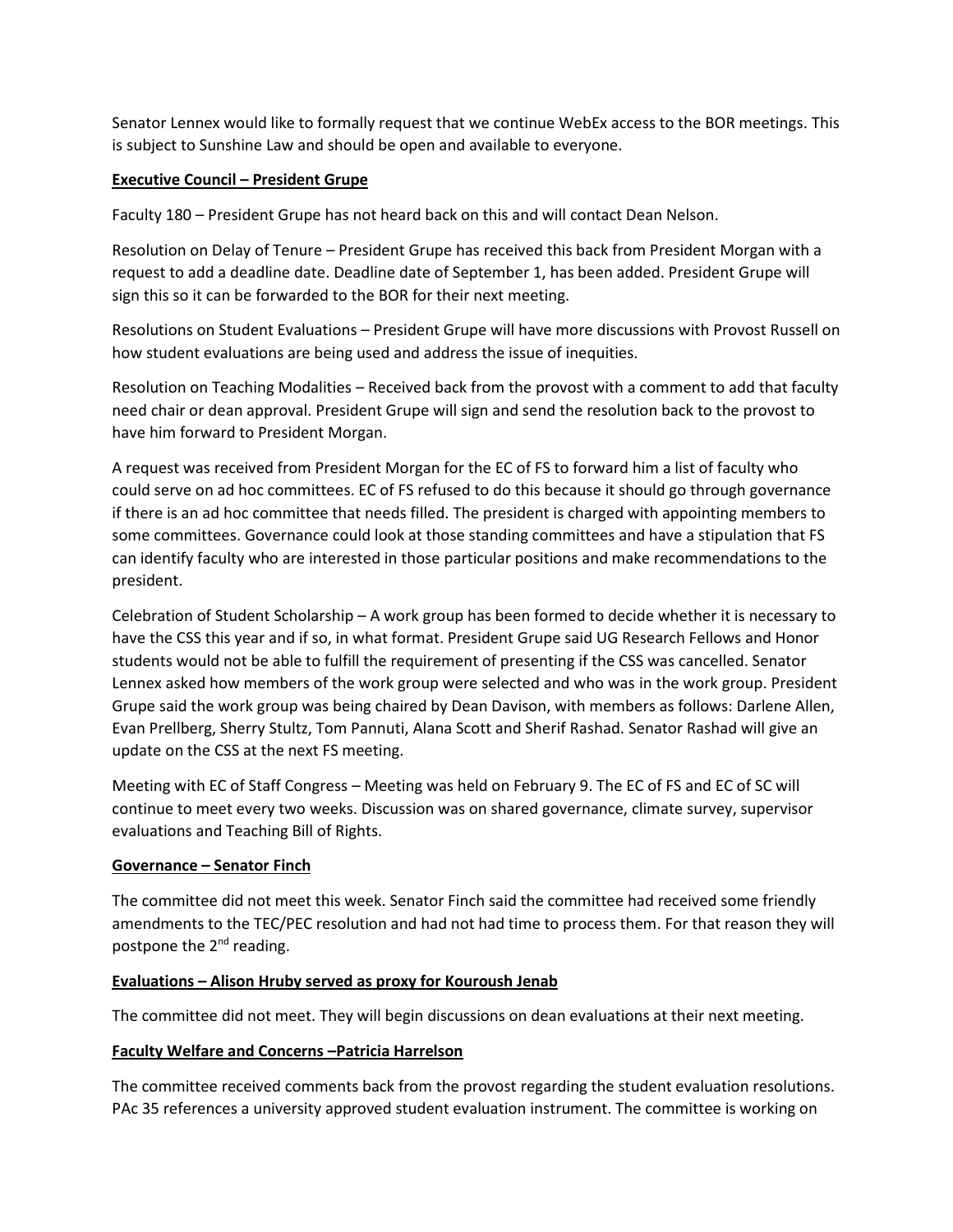revising that PAc to remove that particular statement. It will be up to the departments that this can be revised to exclude a university accepted student course evaluation in the promotion and tenure process.

The committee is looking into the formation of an ad hoc committee that includes administrators and faculty to discuss workload calculations.

The committee is also looking at how committees are formed and populated to assure that the membership is appropriate for a particular target.

#### **Academic Issues – Senator Schack**

Did not meet. Will work on language for the Resolution on Teaching Modalities and discussions on Respondus integrity issues.

#### **Staff Congress – Chair Savard-Hogge**

The EC of Staff Congress met with the EC of Faculty Senate to discuss issues they felt would be appropriate to work together on.

Shared Governance – Discussed in length where Faculty Senate and Staff Congress were now and where they wanted to be going forward with administration.

The two Executive Councils will continue to meet bi-weekly to discuss the following:

Climate Survey Shared Governance

Teaching Bill of Rights

#### **GEC – Senator Schack**

Verification of SLOs – The committee asked for all SLOs at one time. This will allow for all the SLOs and assessments to be seen all at once.

Scheduling – How will scheduling go with the new and old Gen Ed courses.

FYS Committee – President Grupe and the provost will meet to discuss this further.

Ad Hoc Committees – The committee received a preliminary report on Gen Ed assessment from Shannon Harr. Senator Schack asked about the three assessment committees and what their purpose was. Shannon Harr's response was that the committees had been in place for several years and that was done by a former VP. Senator Schack reminded him that ad hoc committees should have a very focused task and timeline. She requested that the purpose of the committees and what they are charged with be put on the website.

New Business

No new business.

Old Business

No old business.